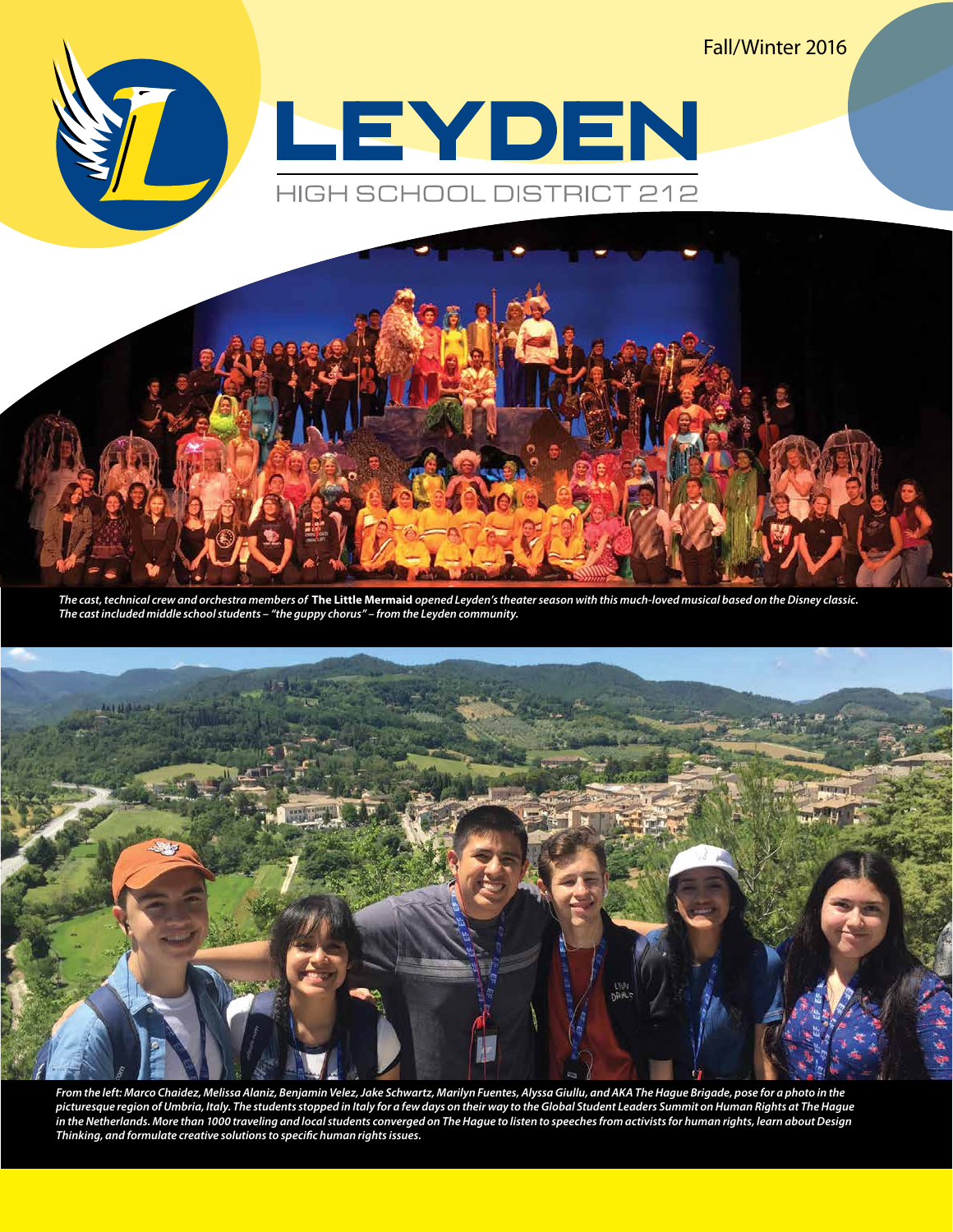## Superintendent's Corner



*Nick Polyak, Ed.D. Superintendent*

Hello Leyden Family,

In our last newsletter, I noted that the district would be undertaking strategic planning work over the summer. We brought together a diverse group of stakeholders representing our students, parents, support staff, teachers, school board, administration, and local business leaders. The goal was to set the best possible trajectory for District 212.

We decided to create a new mission statement that was simple yet powerful enough to encompass what we do at Leyden. In the end, we established the following mission statement:

#### **Educate • Enrich • Empower | Students and Communities**

This new mission statement includes our core function of providing a high quality education along with enriching experiences that meet individual needs, and empower people to make a difference in the world. The inclusion of "students and communities" demonstrates that we seek to educate, enrich, and empower not only students, but also staff, parents, and those in the communities we serve.

The group also considered the district's vision statement. The goal was to establish a vision statement that reflects the district's ability to be flexible as we meet the needs of students who are living in a constantly changing world. We found the answer in the Board of Education's longstanding motto:

#### **Doing What's Best for the Kids**

As our students' needs evolve, we will adapt as a district and continue to provide a comprehensive education for our students. Our strategic planning team worked to identify common goals for use during the next few years. This will enable us to work together on those targets. In addition, we created three district goals:

- **1. The District will develop confident problemsolvers through authentic and relevant experiences.**
- **2. The District will promote increased parental involvement.**
- **3. The District will enhance communication strategies and transparency for all stakeholders.**

We are excited about what we can accomplish with the district's mission and vision statements along with the goals we've set for our students and communities. Thanks again to all of the members of the strategic planning team.

With #leydenpride, Nick Polyak



## District 212 Is One of the Chicago Tribune Top 100 Workplaces

For the third consecutive year Leyden High School District 212 has been selected as one of The Chicago Tribune Top 100 Workplaces.

The list includes employers in diverse categories such as advertising and marketing, construction, education, financial services and insurance, healthcare, manufacturing, and real estate.

The Top Workplaces are determined solely on employee feedback. The employee survey is conducted by WorkplaceDynamics, LLP, a leading research firm that examines workplace environments. The company uses a short, anonymous survey to collect information from employees working in places like a hospital, school, corporation, or company.

 The assessment measures Organizational Health through the following subtopics: Direction of the Organization, Execution of Initiatives, and Connections with

Employees. It also measures feelings about a person's job on the following subtopics: Work Expectations, Relationships with Management, and Pay and Benefits.

A few months ago, Leyden employees were asked to take an online survey that ultimately put the school district on The Chicago Tribune Top 100 Workplaces list. "It is rare for school districts to be nominated for this honor, and even rarer for them to be selected as a Top Workplace," says Superintendent Nick Polyak.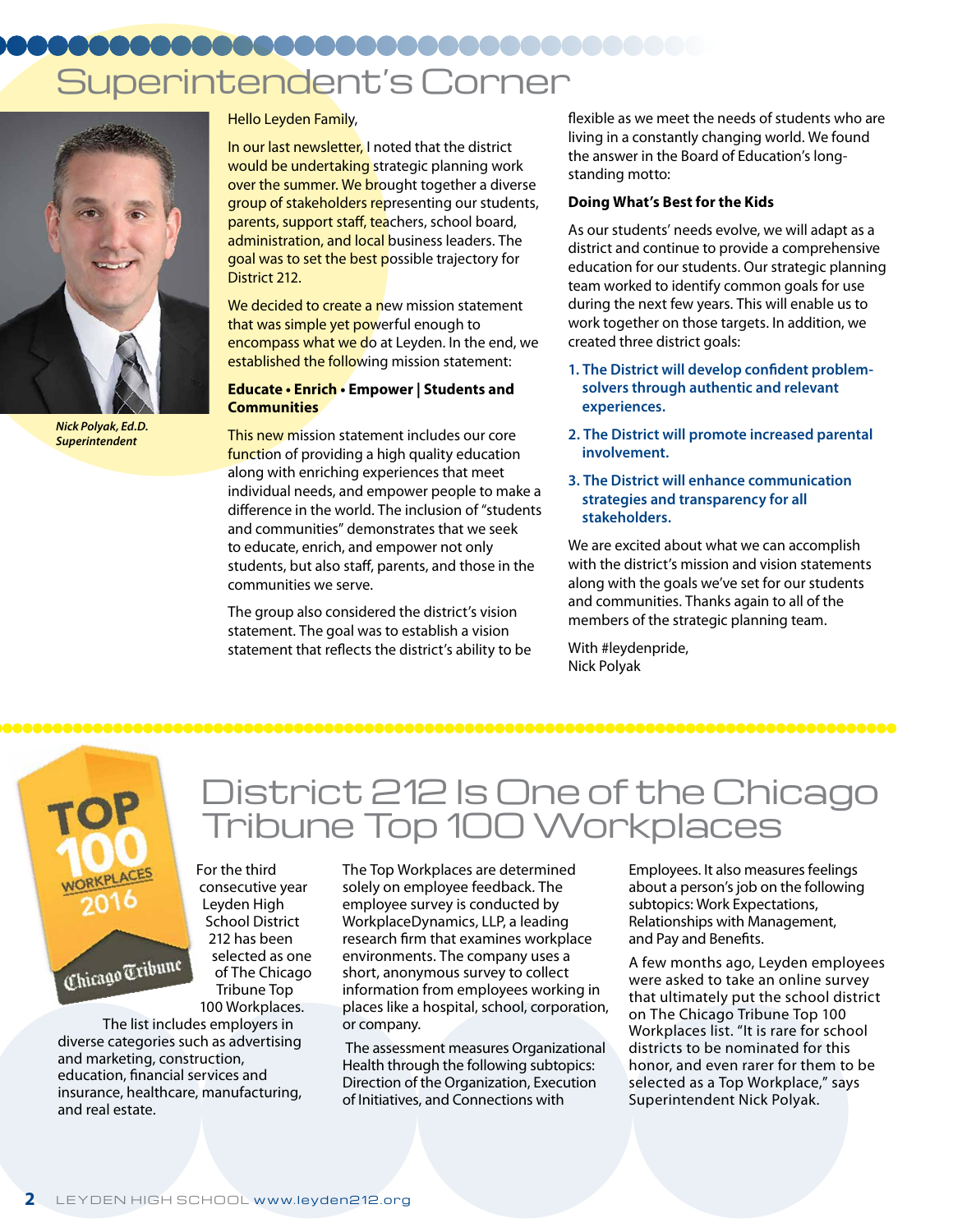## Social Studies Teacher is Newest Illinois State Senator



Tom Rooney, 48, West Leyden social studies teacher and former mayor of Rolling Meadows, was sworn in as a Republican state Senator on September 29. He represents the 27th Senate District that includes parts of Palatine, Mount Prospect, Prospect Heights, Arlington Heights, Rolling Meadows, and Inverness.

As of right now, Rooney plans to continue teaching at Leyden. "I'm a teacher at heart and I hope to keep teaching," says Rooney, who has been at Leyden for 21 years. "The school has been amazing. We're trying to work out a way to pull this off where I can continue teaching, and at the same time my students will benefit as well."

As for his priority as a state senator, Rooney says it is all about economics. "I'm going to beat the economics drum in Springfield just like I did in

Rolling Meadows. I hope that with my background I can bring a new perspective," says Rooney, who has been mayor for five years.

Rooney is married and the father of two grown sons. He and his wife Sue will remain in Rolling Meadows where he says he plans "to keep my eye on everything." He explains that as senator he will be representing essentially the same people, only at a higher level.

Rooney was selected to replace departing Senator Matt Murphy by Republican Gov. Bruce Rauner, Senate Republican Leader Christine Radogno, and a committee of local GOP leaders. For Illinois' newest senator it is a goal come true. "I've wanted to be in the House or Senate since I was 17 years-old," he recalls. "It's a tremendous honor."

*Tom Rooney*

## American Education Week November 14-18, 2016

Leyden's mission as a school district is to demonstrate the impact public education has on the lives of students, families, educators, and communities throughout America. In accordance with that goal, Leyden and school districts across the nation, will celebrate the National Education Association's 95th Annual American Education Week, November 14-18.

This year's theme is "Great Public Schools: A Basic Right and Our Responsibility." As noted in the district's mission statement, Leyden adheres to that model by supporting "a community of lifelong learners, who prepare for global change, respect diversity, accept personal responsibility, and pursue a sense of fulfillment."

Mikkel Storaasli, Assistant Superintendent for Curriculum and Instruction, says the district's rich and diverse curriculum meets the needs of each of student. "Our goal is to prepare students to be confident problemsolvers, equipping them with the tools to excel in a constantly changing society," he says. "Our students hone skills in problem-solving, creativity, collaboration, and communication."

In addition to core subjects, Leyden offers students the opportunity to enrich their lives with co-curricular activities including a variety of clubs and organizations, athletics, visual and performing arts, and community service opportunities.

"Our mission is to make sure we educate, enrich, and empower our students. We encourage them to discover and explore their passion, and use that to advance their goals and ultimately success in life," Storaasli says.

It is a privilege and a responsibility to educate Leyden students, Superintendent Nick Polyak says. "Our role is to help our students succeed in reaching their academic and life-long goals. The combination of enthusiastic students, supportive families, and

**"Our mission is to make sure we educate, enrich and empower our students. We encourage them to discover and explore their passion, and use that to advance their goals and ultimately success in life."**

> *Assistant Superintendent for Curriculum and Instruction Mikkel Storaasli, Ed.D*

dedicated staff, make Leyden a place where students have the opportunity to reach their potential every day. Celebrating American Education Week is an appropriate way to honor all individuals who ensure that every student in the district receives a quality education," he says.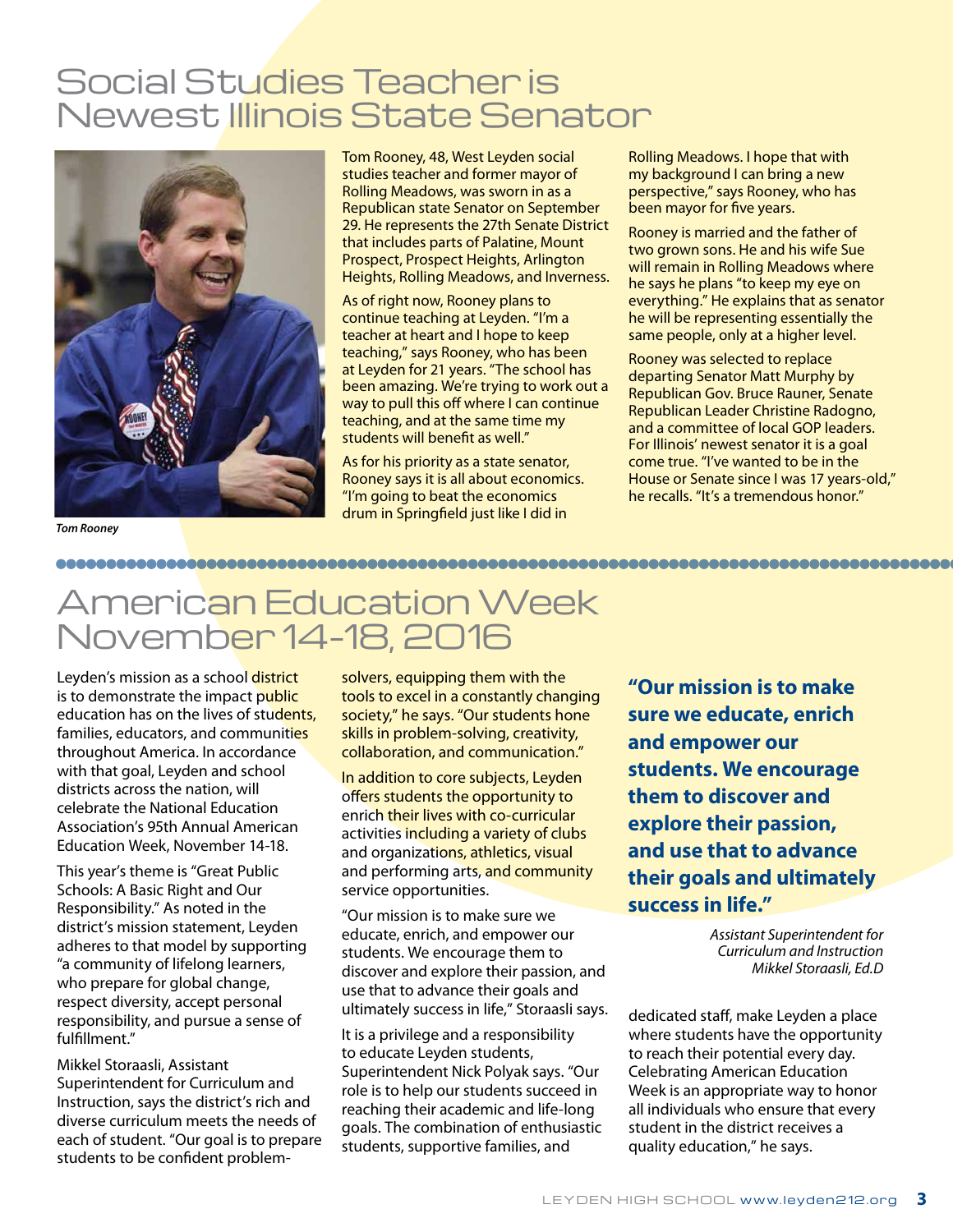## les Dominate Blazers 34-19



The Eagles' September 23, 2016, homecoming game elevated spirit week to new heights with a score of 34-19 against the Addison Trail Blazers. The win ushered the Eagles into the lead position in the West Suburban Gold division with a 2-0 record, making it the only team without a WGS loss.

The victory also marked the 400th varsity football win in Leyden's celebrated 91-year history, rounding out the stats to 400 wins, 361 losses, and 25 tie games.

"I thought we played a complete football game," said varsity head coach Tom Cerasani. "We played extremely hard, executed well, and made the most of opportunities. I'm very proud of the way the kids played, and I hope this will be an indication of how we will finish the season."

*Wide receiver Jalen Moore (#4) returns a kickoff for a significant gain.*

## akes the





*East Leyden faculty football team West Leyden faculty football team*

#### **It's a tradition. It's a rivalry. It's entertainment.**

The Annual Faculty Football Game showcases the athleticism and competitive spirit of Leyden's teacherathletes. And this year the game raised \$2,500 for a needy Leyden family.

Every year during homecoming spirit week, faculty members from each campus meet on the gridiron in pursuit of a victory that renders the coveted winner's trophy. This year West Leyden claimed the prize and some serious bragging rights with a decisive 44-21 win over East Leyden. Physical education teacher Stephanie Kuzmanic was informally dubbed MVP for scoring 21 points for West Leyden.

The competition was held on September 22, a temperate, early autumn evening on the football field at the West campus. While the players warmed-up students, staff, and community members watched from the bleachers, displaying posters and chanting slogans in support of their favorite players.

Given the enthusiasm the flag football game generates, there is a more meaningful side to the competition. Sponsored by students in Leyden's sports and entertainment marketing classes, the event is a hands-on learning exercise in finding a cause, marketing it and giving back to the community in the form of a fundraiser. The game raised \$2,500 through donations and the sale of food and T-shirts. All proceeds went

to a Leyden family in need of financial support.

"An event like the faculty football game gives students the opportunity to experience what goes into the planning and execution of a fundraising event including target market, promotion strategies, and public relations," says Sally Lakdawala, a sports and entertainment class teacher at East Leyden. "Students see first-hand their successes and also evaluate where they could improve. By opting to donate the proceeds to a Leyden family in need, the students have the motivation and drive to ensure a successful event. They know their efforts can directly impact a family in the community.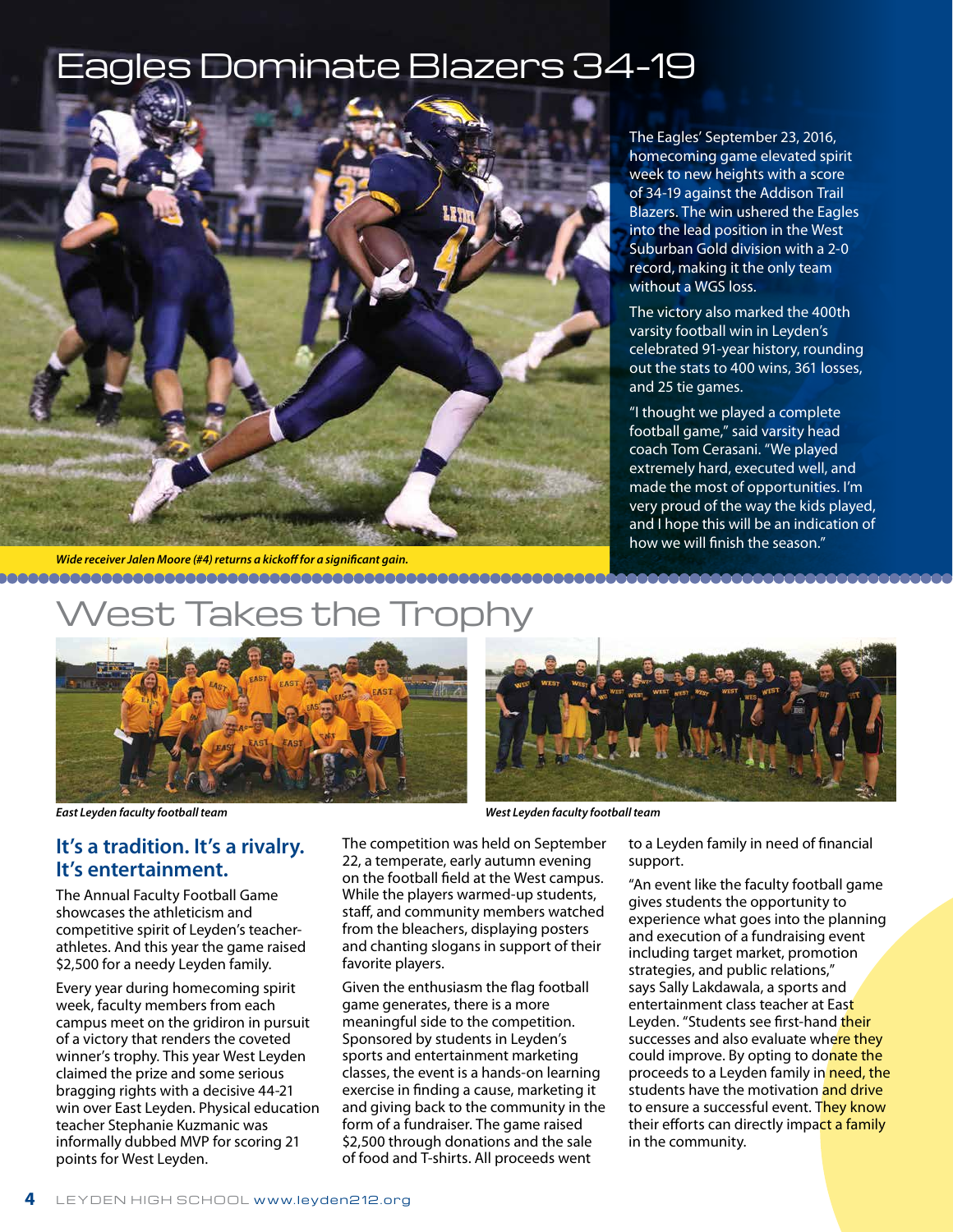# #leydenpride



*Students from the ecology and recycling clubs at both campuses participated in the Alliance for the Great Lakes Adopt-a-Beach program on September 17. The student volunteers cleared North Ave. beach of more than 65 pounds of debris that included every manner of plastic refuse, paper wrappers, and cigarettes.*



*Math teacher Aysha Shedbalkar spent the summer in Thessaloniki, Greece, assisting Syrian refugees. A volunteer with Team Humanity and Salaam Cultural Museum, she provided refugees with food and clothing, set up a school, taught math and English, and provided homeless immigrants with food and other essentials. She is pictured with Sulaiman, the baby of Syrian refugees.*



*Viva la Vida by Suzette Ruvalcaba. Suzette Ruvalcaba, a District 212 Transition Center participant and a Triton College student, exhibited 20 of her paintings at the Northlake Public Library during National Hispanic Heritage Month celebrated in October. Ruvalcaba's work is influenced by Mexican painter Frida Kahlo, Japanese film director Hayao Miyazaki, and British street artist Banksy.* 



*Thomas Alioto, a Home Town Hero honoree, was recognized at the varsity football homecoming game. A decorated Korean War Veteran, he served in the United States Army, 2nd Division, Baker Company. Deployed to Korea in 1952, he served on the front lines as corporal and squad leader until he was injured by enemy mortar fire. Alioto was awarded the Purple Heart for his service.*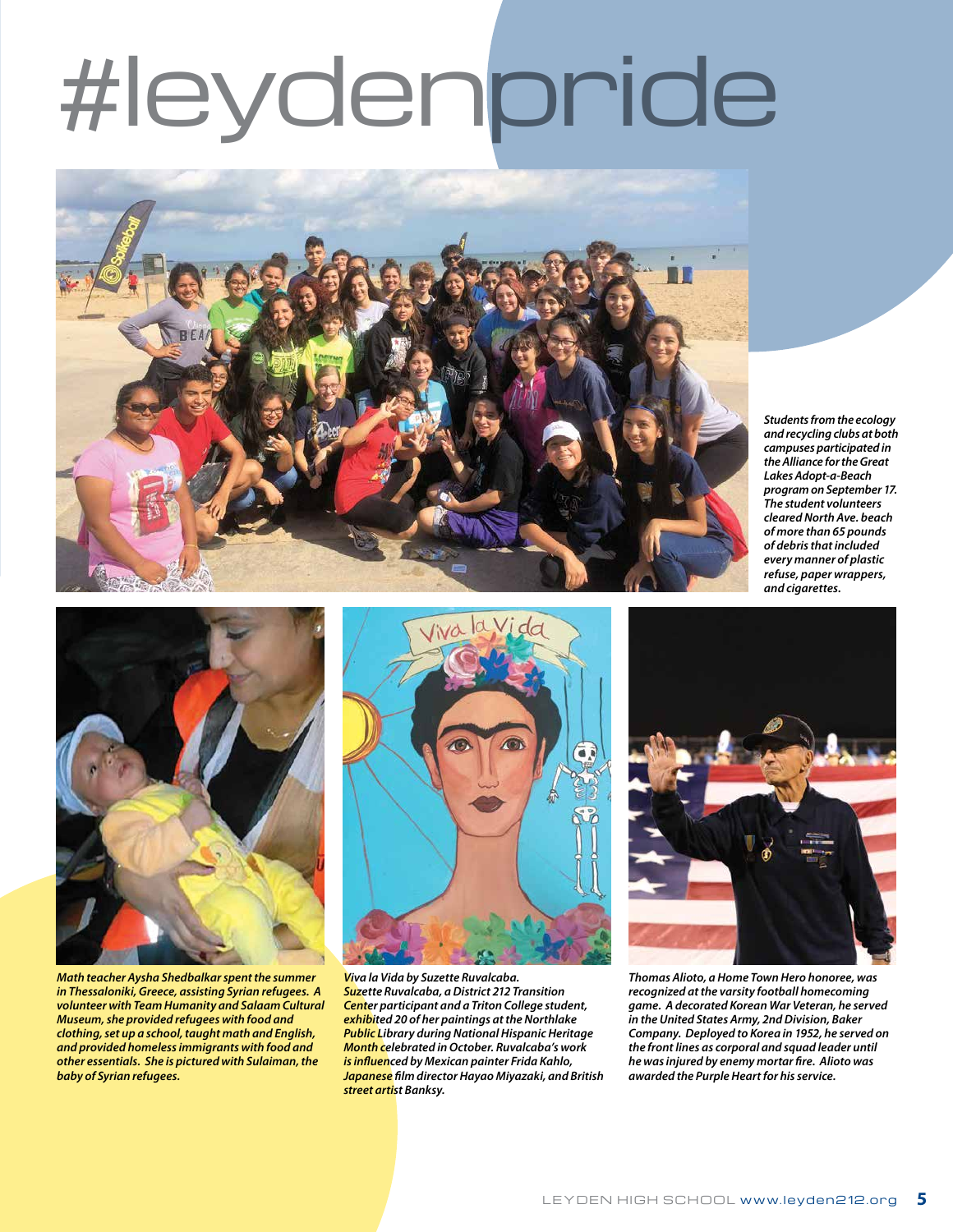### Wall of Fame Inductees Agree: **Pursue Your Passion**



**Wall of Fame coordinator Janine Asmus (left) with inductees Cezary Podkul and Cheryl Chavarrie-Francl at the Eagles homecoming game. The newly inducted alumni were introduced to the community during half-time festivities.**

This September the district hosted the 26th Alumni Wall of Fame Induction Ceremony, an event that honored inductees Cheryl Chavarrie Francl, Class of 1986, and Cezary Podkul, Class of 2002. This long-standing program recognizes Leyden graduates who have achieved outstanding recognition in their respective field and are role models for students. The honorees, both East Leyden graduates, spoke to students at the East and West campuses, sharing their Leyden experiences and memories.



**Attorney Cheryl Chavarrie-Francl advised students to find their passion through self-discovery and then pursue it. Chavarrie-Francl is senior counsel for United Airlines.**



**Cezary Podkul addressed guests at the Wall of Fame induction ceremony luncheon. Podkul is a finance reporter with ProPublica, an independent, online newsroom.** 

**Cheryl Chavarrie Francl** is senior counsel for United Airlines where she has been employed as an attorney for 18 years. Her area of expertise is commercial transactions, including United Express relationships, technology and marketing procurements with a focus on data privacy law and policy compliance. Francl, who was valedictorian of her class, recalled that she began high school as "a shy, bashful perfectionist" who needed to build self-confidence and shed the unrealistic demands she put on herself. With guidance from her teachers and coaches, Francl says she evolved into a confident, well-rounded student involved in academic, athletic, and co-curricular activities. She noted she has fond memories of high school and that Leyden made a difference in her life. She offered this advice to students: "Get involved in school and participate in co-curricular activities so you learn to be comfortable with people. Be self-confident, believe in yourself, never give up, take charge of your life, and always strive to do your best. Find your passion through selfdiscovery. What matters most to you? What are you good at? What do you enjoy doing? Passion fuels purpose. If your passion is your focus, you will realize your dreams."

**Cezary Podkul** is a finance reporter for ProPublica, an independent, non-profit online newsroom. Before working for the online publication, he was a data journalist for Reuters, an international news agency headquartered in England. An investigative reporter, he works to expose and "make right" inequalities that have an impact on society. He advised students to "expect the unexpected" and seize the opportunities offered at Leyden. "I moved here from Poland at the age of nine. I never really felt like I fit in. I assumed because I came from blue collar roots and didn't attend New Trier or Barrington high school that I didn't have the same opportunities to achieve as much as those students. Absolutely wrong. Leyden students can accomplish as much as students from any other school. To do that there are few things you need to know: Be confident, become an active participant in your life, follow your passion. Take the advice of your teachers and coaches, take advantage of the diverse course offerings at Leyden, participate in school activities and build a sense of community. The best advice I can give you is to find your passion early and follow it. You will be happier doing what you love to do."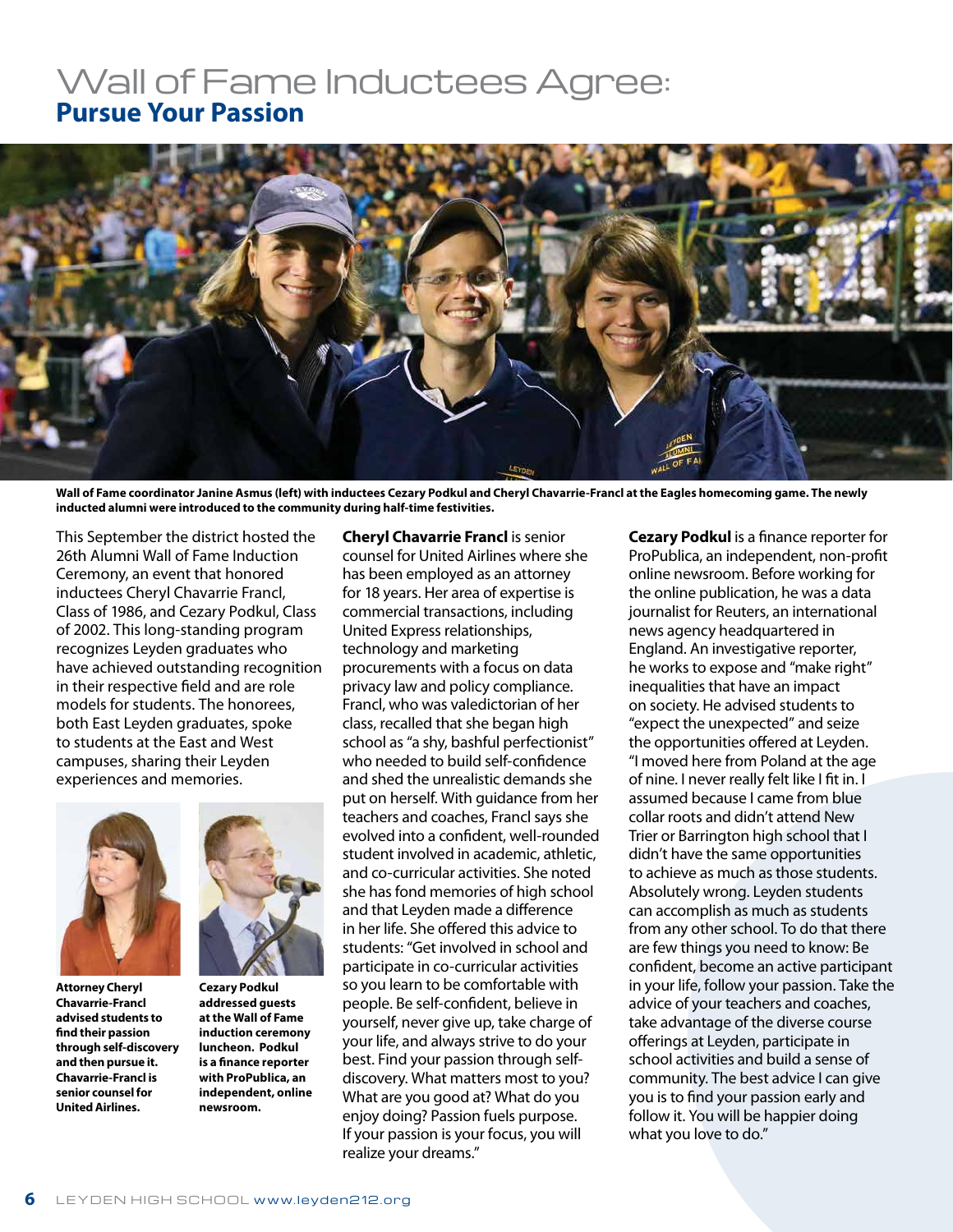## Soccer Highlights



*Angel Lopez, a senior at West Leyden, was selected as an All State player by the Illinois High School Soccer Coaches Association (IHSSCA). Lopez, who is an attacking center midfielder, has scored 20 goals and 24 assists during his three years as a varsity starter.*



*Jim Rosetti, assistant coach of the boys varsity soccer team, was recently honored as Assistant Coach of the Year by the Illinois High School Association, Region 2. Rosetti was nominated by varsity head coach Mark Valintis.*

## Fall/Winter Calendar 2016

| <b>DATE</b>     | <b>ACTIVITY</b>                                                                                                 | <b>TIME</b>            |
|-----------------|-----------------------------------------------------------------------------------------------------------------|------------------------|
| <b>November</b> |                                                                                                                 |                        |
| 10              | Veteran's Day Music Concert<br>West Leyden Auditorium                                                           | 7:00 p.m.              |
| 11              | Fall Play in English - The Story of a Staircase<br>East Leyden Auditorium                                       | 7:00 p.m.              |
| 12              | Fall Play in English - The Story of a Staircase<br>Spanish - Historia de una escalera<br>East Leyden Auditorium | 3:00 p.m.<br>7:00 p.m. |
| 13              | Fall Play in Spanish - Historia de una escalera<br>East Leyden Auditorium                                       | 3:00 p.m.              |
| 14 - 18         | <b>American Education Week</b>                                                                                  |                        |
| 16              | <b>Fall Sports Awards</b><br>East Leyden Auditorium                                                             | 6:30 p.m.              |
| 18              | <b>East Fashion Show</b><br>East Leyden Auditorium                                                              | 7:00 p.m.              |
| 23              | Thanksgiving Holiday - No School                                                                                |                        |
| 24              | Thanksgiving Holiday - No School                                                                                |                        |
| $\overline{25}$ | Thanksgiving Holiday - No School                                                                                |                        |
| <b>December</b> |                                                                                                                 |                        |
| $\overline{2}$  | <b>Yuletide Dinner</b><br>East Leyden Little Theater                                                            | 7:00 p.m.              |
| 3               | <b>Yuletide Dinner</b><br>East Leyden Little Theater                                                            | 7:00 p.m.              |
| $\overline{4}$  | <b>Yuletide Dinner</b><br>East Leyden Little Theater                                                            | 4:00 p.m.              |
| 5               | <b>Art Show Artists' Reception</b><br>East Leyden Little Theater<br>West Leyden Eagle's Wing                    | 6:00 p.m.              |
| $\overline{7}$  | Music of the Holidays Concert<br>West Leyden Auditorium                                                         | 7:00 p.m.              |
| 15              | <b>Board of Education Meeting</b>                                                                               | 8:00 p.m.              |
| 17              | <b>Student Directed Holiday Play</b><br>Santa's Cookie Problem<br>East Leyden Auditorium                        | 2:00 p.m.<br>7:00 p.m. |
| 18              | <b>Student Directed Holiday Play</b><br>Santa's Cookie Problem<br>East Leyden Auditorium                        | 2:00 p.m.              |
| 22              | <b>End of Semester</b>                                                                                          |                        |
| 23              | Winter Break - No School                                                                                        |                        |
| <b>January</b>  |                                                                                                                 |                        |
| $\overline{9}$  | <b>Classes Resume</b>                                                                                           |                        |
| 16              | Martin Luther King Day - No School                                                                              |                        |
| 17              | <b>Taste of East</b><br>East Leyden Auditorium                                                                  | 7:00 p.m.              |

| <b>DATE</b>     | <b>ACTIVITY</b>                                                                                                               | <b>TIME</b>           |
|-----------------|-------------------------------------------------------------------------------------------------------------------------------|-----------------------|
| January cont.   |                                                                                                                               |                       |
| 18              | <b>Taste of West</b><br>West Leyden Auditorium                                                                                | 7:00 p.m.             |
| $\overline{19}$ | <b>Board of Education Meeting</b>                                                                                             | 7:00 p.m.             |
| 26              | <b>Talent Show</b><br>East Leyden Auditorium                                                                                  | 7:00 p.m.             |
| 27              | <b>Talent Show</b><br>East Leyden Auditorium                                                                                  | 4:00 p.m.             |
| <b>February</b> |                                                                                                                               |                       |
| 1               | Ask The Expert Day                                                                                                            | 8:30 a.m. - 3:00 p.m. |
| $\overline{9}$  | Orchesis<br>East Auditorium                                                                                                   | 7:00 p.m.             |
| 10              | Orchesis<br>East Auditorium                                                                                                   | 7:00 p.m.             |
| 11              | Orchesis<br>East Auditorium                                                                                                   | 7:00 p.m.             |
| 17              | <b>Turnabout Dance</b><br>West Leyden Field House                                                                             | 7:00 p.m.             |
| 20              | Presidents' Day - No School                                                                                                   |                       |
| 23              | <b>Board of Education Meeting</b>                                                                                             | 7:00 p.m.             |
| <b>March</b>    |                                                                                                                               |                       |
| 3               | Winter Play - A Night of One Acts<br>West Leyden Auditorium                                                                   | 7:00 p.m.             |
| $\overline{4}$  | Winter Play - A Night of One Acts<br>West Leyden Auditorium                                                                   | 7:00 p.m.             |
| 6               | Casimir Pulaski Day - No School                                                                                               |                       |
| 8               | <b>Winter Sports Awards Night</b><br>East Leyden Auditorium                                                                   | 6:30 p.m.             |
| 10              | <b>West Fashion Show</b><br>West Leyden Auditorium                                                                            | 7:00 p.m.             |
| 11              | <b>Winter Choral Festival</b><br>TO BE DETERMINED                                                                             | 3:00 p.m.             |
| 13              | Jazz Night<br>West Leyden Auditorium                                                                                          | 7:00 p.m.             |
| 15              | <b>Winter Instrumental Concert</b><br>East Leyden Auditorium                                                                  | 7:00 p.m.             |
| 16              | <b>Board of Education Meeting</b>                                                                                             | 7:00 p.m.             |
| 17              | IHSA Group Interpretation - Code Name Verity<br>Contest Play Presentation - They came from Mars<br>East Leyden Little Theater | 7:00 p.m.             |
| 20              | <b>US Navy Band Concert</b><br>West Leyden Field House                                                                        | 7:00 p.m.             |
| $27 - 31$       | Spring Break - No School                                                                                                      |                       |